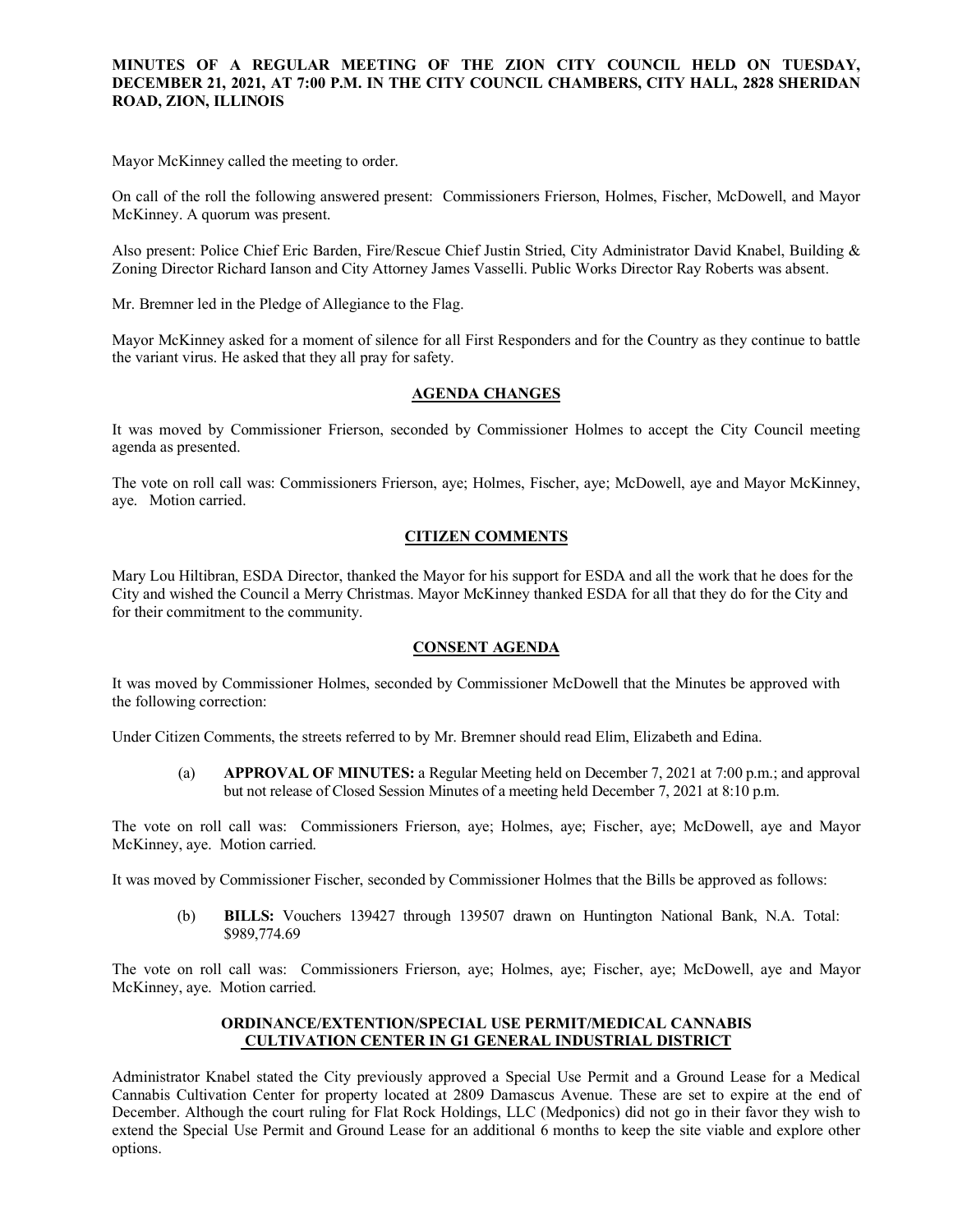It was moved by Commissioner Fischer, seconded by Commissioner Holmes that an Ordinance (21-O-85) be passed extending a Special Use Permit for a medical cannabis cultivation center in the G1 (General Industrial) Zoning District for property located east of Deborah Avenue at 2809 Damascus, in Zion, Illinois from December 30, 2021 to June 30, 2022. The vote on roll call was: Commissioners Frierson, aye; Holmes, aye; Fischer, aye; McDowell, aye and Mayor McKinney, aye. Motion carried. Ordinance passed.

### **ORDINANCE/EXTENSION/GROUND LEASE AGREEMENT/2809 DAMASCUS AVENUE**

It was moved by Commissioner Fischer, seconded by Commissioner Holmes that an Ordinance (21-O-86) be passed approving an extension of the ground lease agreement between Flat Rock Holdings, LLC and the City of Zion for certain property located at 2809 Damascus Avenue from December 30, 2021 to June 30, 2022. The vote on roll call was: Commissioners Frierson, aye; Holmes, aye; Fischer, aye; McDowell, aye and Mayor McKinney, aye. Motion carried. Ordinance passed.

## **ORDINANCE/CLINTON AUTO AUCTION AGREEMENT**

A memo (21-O-125) was received from Chief Barden requesting the renewal of the contract between the City of Zion and Clinton Auto Auction. Chief Barden stated Clinton Auto Auction is the City's chosen vendor for the purpose of the transport, auction and awarding of proceeds from vehicles seized pursuant to asset forfeiture. The Clinton Auto Auction is approved by the State of Illinois to fulfill this role for law enforcement agencies within the State. The City of Zion and Clinton Auto Auction have had a contract for these services for more than ten years. The current contract is set to expire on December 30, 2021. He noted that there has been a slight increase in the transport fee, clean up fee and personal property fee.

It was moved by Commissioner Frierson, seconded by Commissioner McDowell that an Ordinance (21-O-87) be passed authorizing the execution of an agreement by and between the City of Zion and Clinton Auto Auction for the purpose of the transport, auction, and awarding of proceeds from vehicles. The vote on roll call was: Commissioners Frierson, aye; Holmes, aye; Fischer, aye; McDowell, aye and Mayor McKinney, aye. Motion carried. Ordinance passed.

# **ORDINANCE/AGREEMENT/FLOCK GROUP INC/GUNSHOT DETECTION SOFTWARE INSTALLATION**

A memo (21-DOC-126) was received from Chief Barden requesting approval of an agreement between the City of Zion and Flock Group Inc. for the install of one square mile of the Raven gunshot detection software within the City. Chief Barden stated the City previously partnered with Flock Industries to use License Plate Recognition (LPR) technology to abate crime and criminal activity. Flock Industries recently offered a year free trial of their innovative gunshot detection software. Within this initiative staff has researched innovative ways to assist with crime reduction and methods to assist with active investigations. This technology allows for a real time alert and response for officers. Staff has filtered the vendors and now respectfully requests approval to adopt the agreement between Flock Safety (Flock Group Inc.) and the City of Zion. Commissioner McDowell asked if software will be on all the LPR units or solely at one location. Chief Barden stated the software offers the combination of audible sound and photo which will work in combination with the current cameras but will depend on how much space is available.

It was moved by Commissioner Frierson, seconded by Commissioner Fischer that an Ordinance (21-O-88) be passed authorizing and approving an agreement between the City of Zion and Flock Group Inc for the installation of one square mile of Raven gunshot detection software within the City. The vote on roll call was: Commissioners McDowell, aye; Fischer, aye; Frierson, aye; Holmes, aye and Mayor McKinney, aye. Motion carried. Ordinance passed.

## **TABULATION OF BIDS/HVAC ANNUAL MAINTENANCE SERVICES**

A Tabulation of Bids (21-DOC-127) was received from Director Ianson regarding the 2022 HVAC Annual Maintenance for City Hall, Police Administration, Public Works and Fire Station I & II. A bid opening was held on December 14, 2021 for the HVAC Annual Maintenance Service for City Hall, Police Administration, Public Works and Fire Station I & II with the following results:

| Northern Weathermakers, Inc. | \$17,302.00 |
|------------------------------|-------------|
| 2. Helm Service              | \$33,819.00 |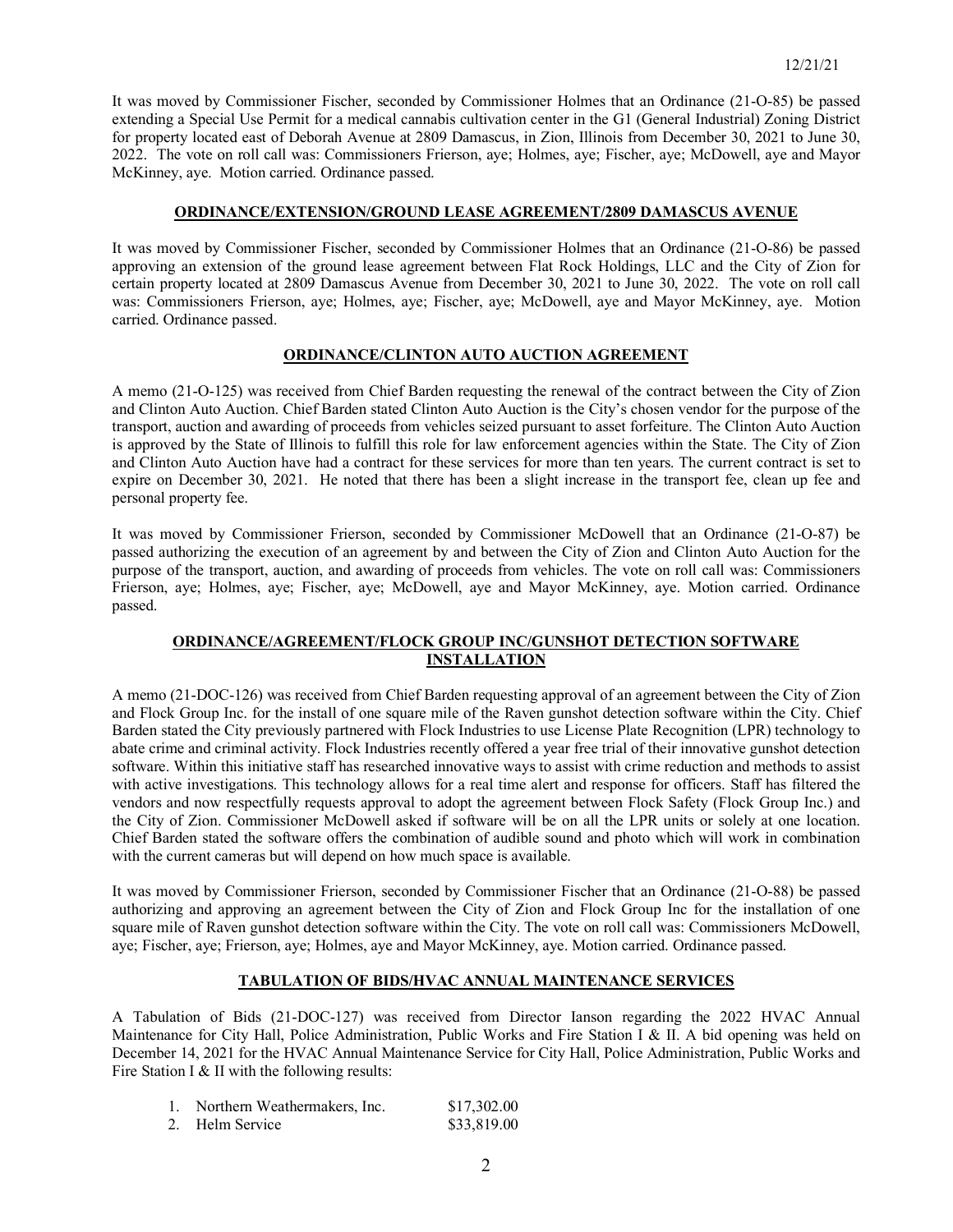Staff recommends awarding this project to the lowest responsible bidder, Northern Weathermakers, Inc., Northbrook IL in the amount of \$17,302.00.

It was moved by Commissioner Holmes and seconded by Commissioner McDowell that an Ordinance (21-O-89) be passed authorizing and approving a Service Agreement between the City of Zion and Northern Weathermakers, Inc., for HVAC Annual Maintenance Service for City Hall, Police Administration, Public Works and Fire Station I & II in the amount of \$17,302.00. The vote on the roll: Commissioners Frierson, aye; Holmes, aye; Fischer, aye; McDowell, aye and Mayor McKinney, aye. Motion carried.

# **ORDINANCE/SPECIAL USE PERMIT/3020 29th STREET**

A memo (21-DOC-128) was received from Director Ianson requesting a Special Use Permit for property located at 3020 29th Street. Director Ianson stated North Shore Sign Company is requesting a Special Use Permit, Zoning Docket 20-Z-15, to install a digital sign on behalf of Berean Fundamental Baptist Church located at 3020 29th Street. At the December 2, 2021 Planning and Zoning Commission meeting, they recommended approval of the Special Use Permit.

It was moved by Commissioner Holmes, seconded by Commissioner McDowell that an Ordinance (21-O-90) be passed granting a Special Use Permit to install a digital sign at the Beraean Fundamental Baptist Church located at 3020 29th Street. The vote on roll call was: Commissioners Frierson, aye; Holmes, aye; Fischer, aye; McDowell, aye; and Mayor McKinney, aye. Motion carried. Ordinance passed.

### **SERGEANT VACANCY/POLICE DEPARTMENT**

A memo (21-DOC-129) was received from Chief Barden requesting approval to fill one Sergeant vacancy and request the next candidate from the Police and Fire Commission Sergeant Eligibility List. He stated Sergeant Grinhaug will be retiring on January 3, 2022, creating a Sergeant vacancy. The department's rank of Sergeant will be fully staffed with eight (8) Sergeants upon the promotion of the next qualified candidate. The Board of Fire and Police Commissioners recently completed the promotional testing process for Sergeants and is aware of the action being taken by the City Council.

It was moved by Commissioner Frierson, seconded by Commissioner Holmes to approve filling one Sergeant vacancy and request the next candidate from the Police and Fire Commission Sergeant Eligibility List. The vote on roll call was: Commissioners Frierson, aye; Holmes, aye; Fischer, aye; McDowell, aye Mayor McKinney, aye. Motion carried.

### **ANNUAL CALENDAR**

Clerk Spooner presented the City of Zion Annual Calendar for 2022 annual meetings and holidays as required by State Statute.

It was moved by Commissioner Fischer, seconded by Commissioner Holmes to approve the City of Zion Annual Calendar for meetings and holidays for 2022 as presented. The vote on roll call was: Frierson, aye; Holmes, aye; Fischer, aye; McDowell, aye and Mayor McKinney, aye. Motion carried.

### **DEPARTMENTAL COMMENTARY**

Director Ianson wished everyone a Merry Christmas and a safe New Year.

Chief Stried wished everyone a Merry Christmas and Happy New Year. He asked that people keep an eye on their Christmas trees as they can be a fire hazard.

Chief Barden wished everyone a Merry Christmas and a Happy New Year and encouraged all to celebrate safely and not to drink and drive.

Administrator Knabel thanked City staff for all they do throughout the year. Staff takes on a lot and continues to do things for the betterment of the City. He knows there are a lot of challenging residents but is happy to see there are residents that attend the Council meetings to stay informed. He also appreciates the citizens that defend the City. Additionally, he wished everyone a Merry Christmas and Happy New Year.